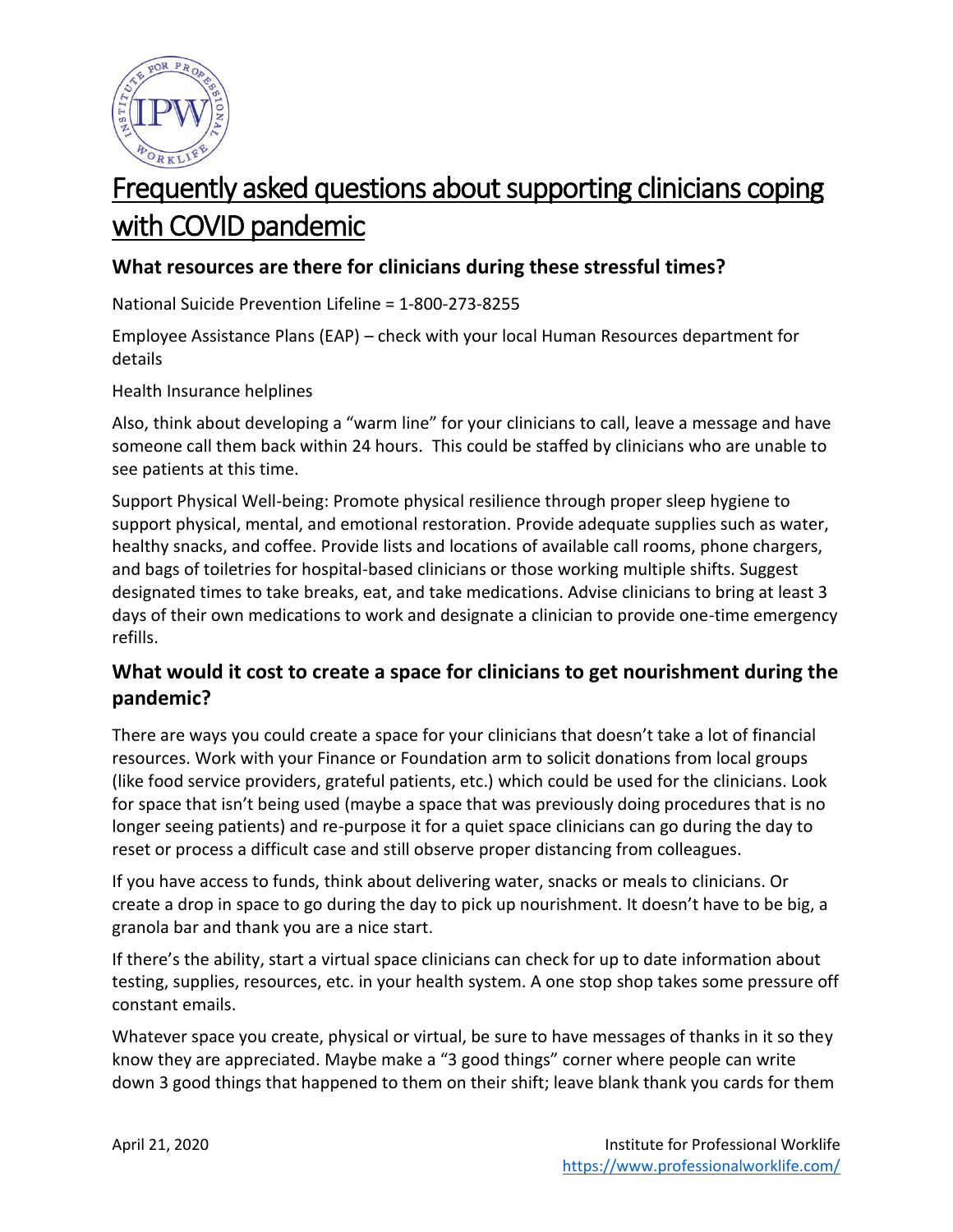

to fill out for colleagues, post messages from grateful patients and community members so they remember they are appreciated.

It's also important to provide adequate information about mental health resources. Be sure to post (physically or virtually) information about where/who to contact for mental health support.

## **What tools are there for surveying staff now so I know how stressed the team is?**

A good place to start is by asking "How are you?". This conversation starter can allow people to really share how they are feeling. You don't have to have all the answers but be prepared for people to share difficult things with you.

If you are ready for something more formal, the American Medical Association is offering two no-cost surveys to help health care organizations monitor the impact COVID-19 has on their workforce during this pandemic. The 13 item survey is designed to assess stress and burnout on physicians, care team members, and staff during the COVID-19 pandemic. The longer tool also has a smaller, 2 question "pulse" survey that can be distribute throughout the pandemic.

The surveys can be used to track trends in stress levels, identify specific drivers of stress, and develop supportive infrastructures based on these drivers. Organizations that use the surveys will receive free-of-charge support from the AMA in launching the surveys and access to data through an easy-to-use reporting dashboard. To learn more, go to *clinician.health* for details on the surveys and sign up.

#### **More resources:**

For a recent article about tips for supporting clinicians during the pandemic, please check out the recent *Annals of Internal Medicine* article:

<https://annals.org/aim/fullarticle/2763592/supporting-clinicians-during-covid-19-pandemic>

National groups' webpages have COVID related resources:

The American College of Physicians (ACP) Corona Virus 2019 (COVID 19): Information for Internists page:

[https://www.acponline.org/clinical-information/clinical-resources-products/coronavirus](https://www.acponline.org/clinical-information/clinical-resources-products/coronavirus-disease-2019-covid-19-information-for-internists)[disease-2019-covid-19-information-for-internists](https://www.acponline.org/clinical-information/clinical-resources-products/coronavirus-disease-2019-covid-19-information-for-internists)

The American Medical Association (AMA) COVID-19 (2019 novel coronavirus) resource center for physicians page:

[https://www.ama-assn.org/delivering-care/public-health/covid-19-2019-novel-coronavirus](https://www.ama-assn.org/delivering-care/public-health/covid-19-2019-novel-coronavirus-resource-center-physicians)[resource-center-physicians](https://www.ama-assn.org/delivering-care/public-health/covid-19-2019-novel-coronavirus-resource-center-physicians)